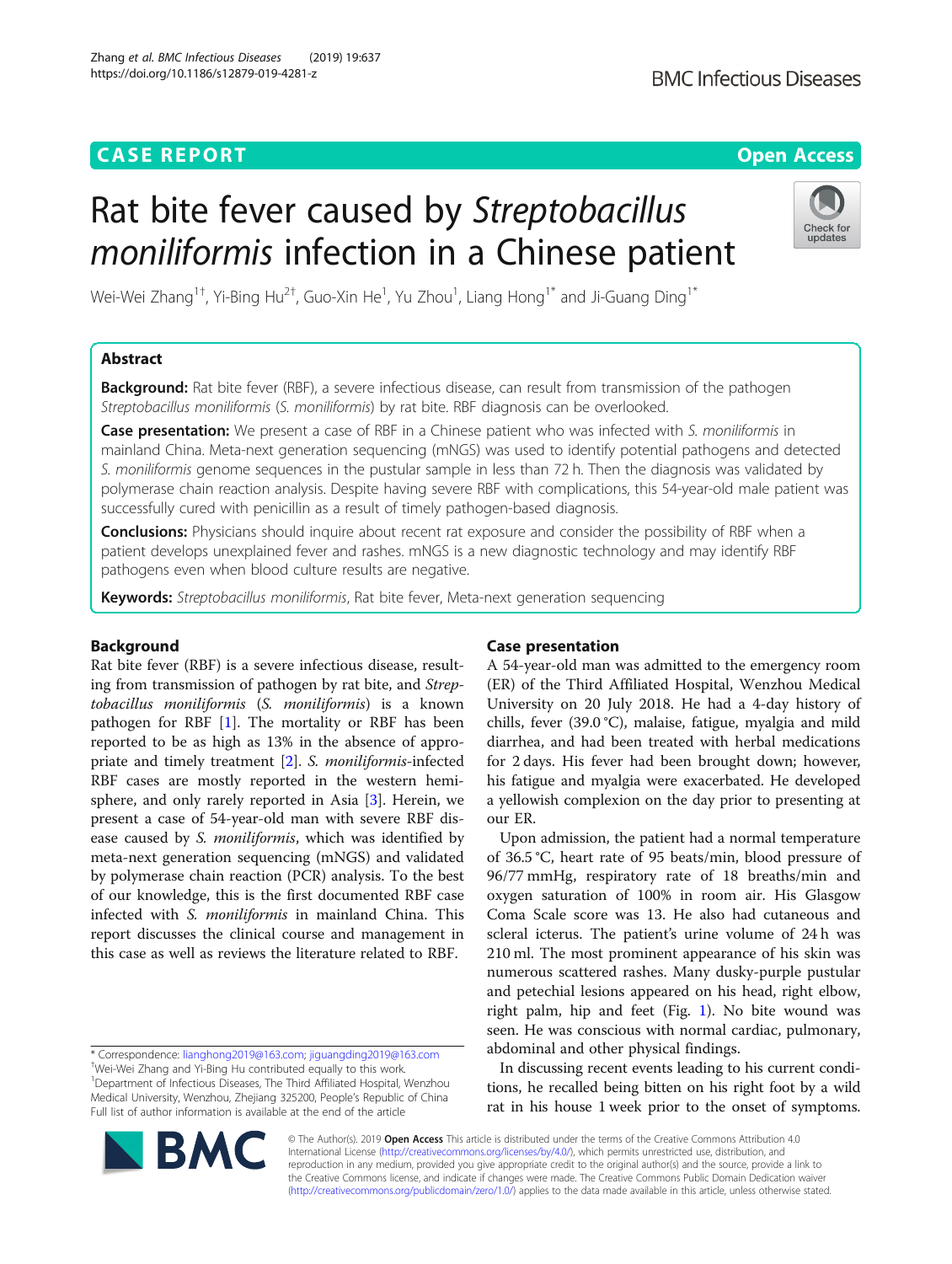<span id="page-1-0"></span>

He was alerted by the rat bite but did not experience any distress. The bite wound healed normally.

Computed tomography (CT) imaging of the head, chest and abdomen was unremarkable except for bronchiectasis in the right lung. Laboratory analyses found an elevated C-reactive protein (CRP) level of 225 mg/L, a white blood cell (WBC) count of  $5.6 \times 10^9$ /L with 89.8% neutrophils and a reduced platelet (PLT) count of  $4 \times 10^9$ /L. Additional findings included: procalcitonin level > 100 ng/mL, serum total bilirubin (TB) of 501 μmol/ L, serum creatine (CR) concentration of 764 μmol/L, hemoglobin level of 171 g/L, serum albumin (Alb) concentration of 31 g/L, and alanine aminotransferase (ALT) level of 93 U/L.

The initial diagnosis included hemorrhagic fever with renal syndrome (HFRS), sepsis, kidney dysfunction and liver dysfunction. Because of the disease severity, the patient was transferred to our intensive care unit, and a blood sample was sent for bacterial culture. In the meantime, empirical treatment with an intravenous drip of tazobactam/piperacillin (4.5 g every 8 h) was initiated. Continuous renal replacement therapy (CRRT) was applied to treat renal failure. On day 4, blood culture yielded a negative result. However, the WBC count was further elevated to  $13.1 \times 10^9$ /L with  $11.3 \times 10^9$ /L neutrophils accompanied by re-emergent fever (peak 38.9 °C), and the CRP and Cr concentrations remained at high levels. Hepatic function continued to deteriorate (ALT from 93 U/L to 258 U/L in 6 days). Oral doxycycline (0.1 g every 12 h) was then added to the antibiotic regimen to broaden the antibacterial spectrum. No therapeutic response was observed. Considering blood culture had failed to reveal a pathogen, a pustular sample from his right ankle was collected and sent for unbiased metanext generation sequencing (mNGS) (BGI, Shenzhen, China), in which the pool of detected sequences can match a sequence database of 8000 pathogens including bacteria, fungi, virus and parasite. Within 72 h, mNGS detected 86 of 20 million reads that matched S. moniliformis (Fig. [2\)](#page-2-0). To confirm infection by this rare pathogen, a specific PCR was performed using the same pustular sample. The resultant PCR product was confirmed by Sanger sequencing. The PCR primers were S5 (CATACTCGGAATAAGATGG) and AS2 (GCTT AGCTCCTCTTTGTAC), which target a S. moniliformis specific region of 16S rRNA [\[4\]](#page-3-0). The empirical tazobactam/piperacillin treatment was immediately replaced with penicillin (800,000 IU intravenously every 8 h) for 14 days. The patient's clinical symptoms were improved after penicillin treatment. The skin pustular lesions erupted, then shrank and scabbed. His WBC count, CRP level, PLT count and serum Cr level returned to normal. The patient made a complete recovery during a followup of 3 months after discharge.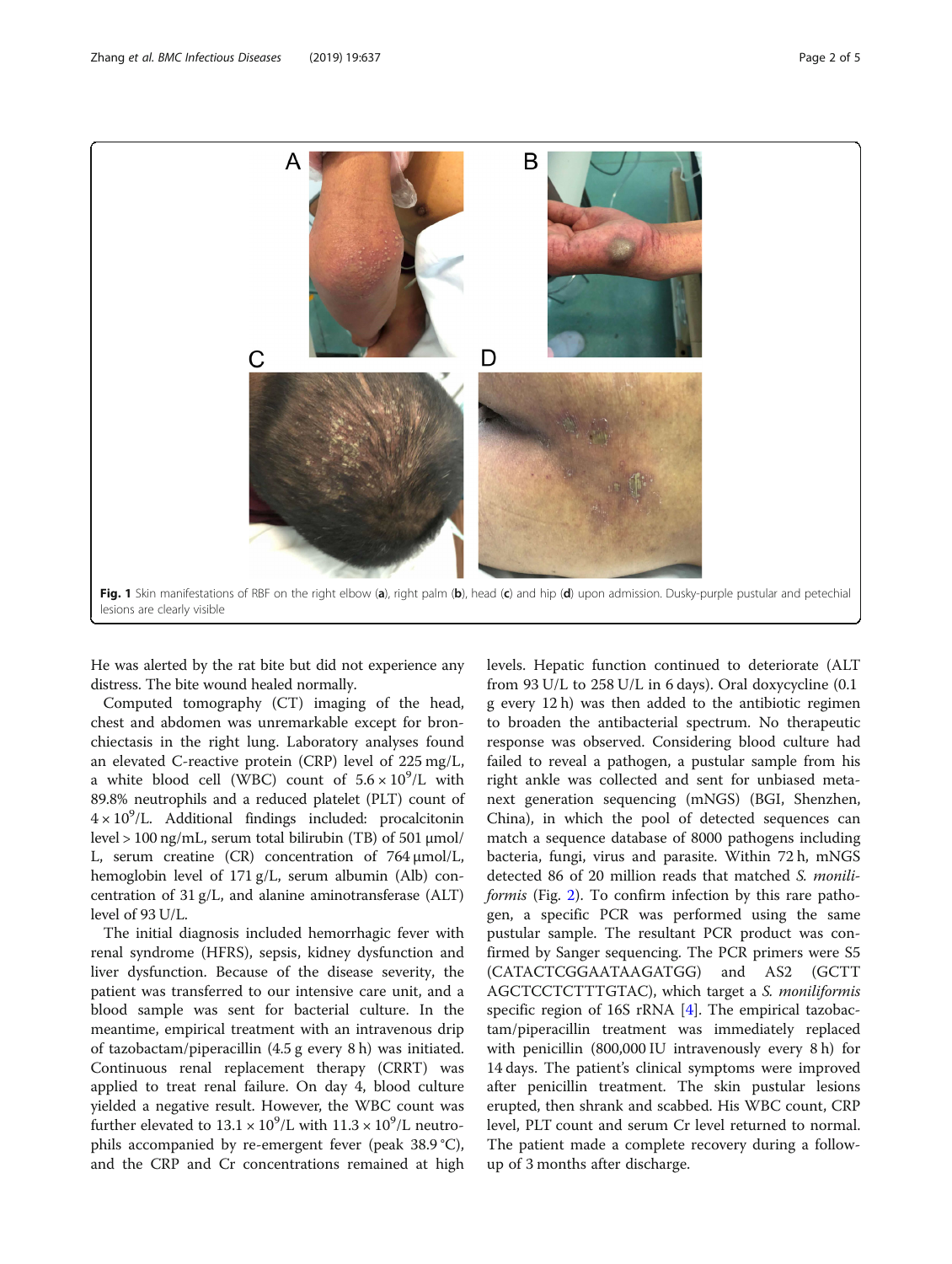<span id="page-2-0"></span>

## Discussion and conclusions

RBF was first described in the United States in 1839, and two outbreaks were reported in the US in the early 1990s [[5\]](#page-3-0). The youngest reported patient was 2 months old [[6\]](#page-3-0). RBF is usually transmitted to humans by rat bite, but also can be transmitted by ingestion of contaminated water or food [\[7](#page-3-0)]. Animals like cats, dogs and pigs can also be at risk for RBF [[8,](#page-4-0) [9\]](#page-4-0). No case of RBF transmission from human to human has been reported.

RBF manifestations include rash (61%), fever (92%), headache (34%), vomiting (40%) and polyarthralgia (66%), none of which is specific [\[10](#page-4-0)]. Wang et al suggested that septic arthritis that may accompany RBF is unique and may be considered a separate entity [\[11](#page-4-0)]. The RBF prognosis is favorable if effective antibiotic treatment is timely initiated. Conversely, severe complications can follow, resulting in a mortality rate of 7–13% [[3\]](#page-3-0). Recently, Eisenberg et al reported acute tetraplegia in a snake keeper in relation to RBF. The patient's condition was so bad that he was sedated, mechanically ventilated and even admitted to the intensive care unit [\[12](#page-4-0)]. Endocarditis is the primary cause of death, accounting for up to 53% of cases of morality [\[9](#page-4-0), [13](#page-4-0), [14](#page-4-0)].

RBF can be caused by either *S. moniliformis* or *Spril-*lum minus [[15](#page-4-0)]. S. moniliformis, a nonmotile Gramnegative rod, is often detected in North America but relatively rare in Asia. With the increasing popularity of rats as pets, pet vendors and buyers are at an increased, unaware risk for S. *moniliformis* infection [\[16](#page-4-0)]. Some studies showed that nearly 10% of rat bites lead to S. *moniliformis* infection  $[5]$  $[5]$ , and the patient in this case was bitten by a rat a week before admission. In 2012, Chean et al reported a case of RBF with S. moniliformis infection in an HIV-infected patient [[17](#page-4-0)]. The present case represents the first documented RBF case with S. moniliformis infection in mainland China.

The pathogenesis of RBF caused by S. moniliformis is unclear. Biopsy of skin lesions in a previous RBF patient revealed leukocytoclastic vasculitis, and autopsy has found hepatosplenomegaly, degenerative alterations in liver and kidneys, erythrophagocytosis and lymph node sinus hyperplasia in reported RBF patients [\[3](#page-3-0)].

Because RBF manifestations resemble those of other diseases including hemolytic uremic syndrome, Lyme disease, rheumatoid arthritis, and postinfectious arthritis, it is critical to make early attempts to identify possible pathogens [[11](#page-4-0), [18\]](#page-4-0). However, S. *moniliformis* isolation requires specific culture medium that is enriched with 10–30% blood or serum. The negative culture results obtained in the present case suggest the low sensitivity of non-blood enriched culture medium.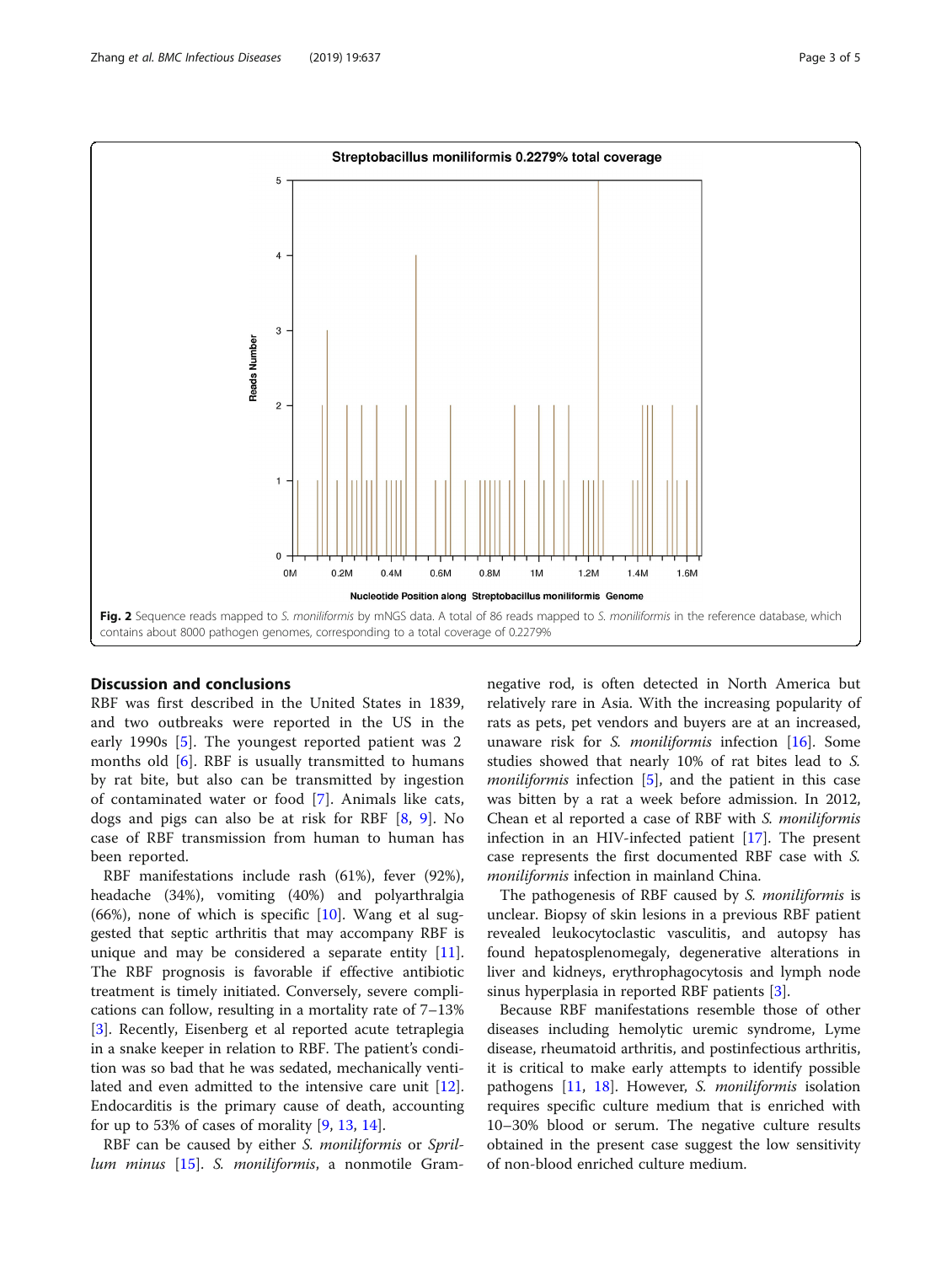<span id="page-3-0"></span>Several other assays are more sensitive than culture for S. moniliformis detection, including gas-liquid chromatography, PCR and 16S-rRNA sequencing [4]. Previously, PCR was used to amplify *S. moniliformis* genome sequences from the bite site [\[19\]](#page-4-0), and most cases were identified by 16S-rRNA sequencing. Currently, high-throughput sequencing techniques like mNGS are becoming increasingly important for the detection of rare infections, as shown by this case. This advanced technology will enable timely diagnosis and treatment of RBF and is expected to result in excellent outcomes, as experienced in this case. We identified the pathogen in the present case using two molecular methods but from the same pustular sample, which may be a limitation in this case. Testing of a sample from the rat for verification would have been good as well but was not possible. Even still, in future cases, we will performing sequencing analyses using samples from multiple pustule for improved diagnostic accuracy. Furthermore, using culture or histopathological examinations to verify the results of mGNS may increase the specificity. However, such techniques could produce false negativity at the same time, which may delay the administration of effective antibiotics, as was critical in this case. Overall, we are confident about the diagnosis in the present case and publish it expecting this report to broaden the discussion on using mGNS for identifying clinical pathogens and ot help establish standardized requirements when a pathogen diagnosis is based on mGNS technology.

Penicillin G is the first choice of antibiotics for RBF treatment and a 7–14-day course (400,000–600,000 IU/ day) is recommended for adults in the absence of complications. If no response is observed in 2 days, the dose can be increased to 1.2 million IU per day [[20](#page-4-0)]. In the present case, the dose of penicillin was increased in view of the severe complications. Doxycycline (100 mg bid) can be used in penicillin-allergic patients [2]. S. moniliformis is also sensitive to Clindamycin, erythromycin and ceftriaxone, although the standard treatment durations need to be established [3]. Several disinfection measures are recommended to prevent RBF by the USA Center for Disease Control and Prevention (CDC), including washing hands with disinfectants, wearing protective gloves and avoiding close contract with rats [[21](#page-4-0)].

In conclusion, we described the first documented case of RBF resulting from infection with S. moniliformis in mainland China. Blood culture in this case was negative, but after the pathogen was identified by mNGS and confirmed by PCR analysis, the patient was successfully treated with penicillin. Physicians should inquire about recent rat exposure and consider the possibility of RBF when a patient develops unexplained fever and rashes. mNGS is a new diagnostic technology and may identify RBF pathogens even when blood culture results are negative.

#### Abbreviations

ALT: Alanine aminotransferase; CR: Creatine; CRP: C-reactive protein; CRRT: Continuous renal replacement therapy; ER: Emergency room; HFRS: Hemorrhagic fever with renal syndrome; HIV: Human immunodeficiency virus; mNGS: Meta-next generation sequencing; PCR: Polymerase chain reaction; PLT: Platelet; RBF: Rat bite fever; S. moniliformis: Streptobacillus moniliformis; TB: Total bilirubin; WBC: White blood cell

#### Acknowledgements

Not applicable.

### Authors' contributions

WWZ, YBH and LH conceived this case report. GXH and YZ collected and analyzed the data. LH and JGD were responsible for the sample collection and also provided intellectual input. WWZ and YBH wrote the manuscript. LH revised the manuscript. All authors approved the final version of the manuscript.

#### Funding

None.

#### Availability of data and materials

All data generated or analyzed during this study are included in this published article.

#### Ethics approval and consent to participate

This study was approved by the ethical review committee of The Third Affiliated Hospital, Wenzhou Medical University. All procedures performed in studies involving human participants were in accordance with the ethical standards of the institutional and/or national research committee and with the 1964 Helsinki declaration and its later amendments or comparable ethical standards. Written informed consent was obtained from the patient.

#### Consent for publication

Written informed consent was obtained from the patient for publication of this Case Report and any accompanying images. A copy of the written consent is available for review by the Editor of this journal.

#### Competing interests

The authors declare that they have no competing interests.

#### Author details

<sup>1</sup>Department of Infectious Diseases, The Third Affiliated Hospital, Wenzhou Medical University, Wenzhou, Zhejiang 325200, People's Republic of China. <sup>2</sup> Department of Gastroenterology and Hepatology, Jinhua Municipal Central Hospital, Jinhua Hospital of Zhejiang University, Jinhua, 321000 Zhejiang, People's Republic of China.

#### Received: 16 January 2019 Accepted: 11 July 2019 Published online: 17 July 2019

#### References

- 1. Nei T, Sato A, Sonobe K, Miura Y, Takahashi K, Saito R. Streptobacillus moniliformis bacteremia in a rheumatoid arthritis patient without a rat bite: a case report. BMC Res Notes. 2015;8:694.
- 2. Gaastra W, Boot R, Ho HT, Lipman LJ. Rat bite fever. Vet Microbiol. 2009;133: 211–28.
- 3. Elliott SP. Rat bite fever and Streptobacillus moniliformis. Clin Microbiol Rev. 2007;20:13–22.
- 4. Miraflor AP, Davallow Ghajar L, Subramaniam S, de Abreu FB, Castanedo-Tardan MP, Samie FH, et al. Rat-bite fever: an uncommon cause of fever and rash in a 9-year-old patient. JAAD Case Rep. 2015;1:371–4.
- 5. Sens MA, Brown EW, Wilson LR, Crocker TP. Fatal Streptobacillus moniliformis infection in a two-month-old infant. Am J Clin Pathol. 1989;91:612–6.
- 6. Kirchner BK, Lake SG, Wightman SR. Isolation of Streptobacillus moniliformis from a Guinea pig with granulomatous pneumonia. Lab Anim Sci. 1992;42:519–21.
- Wullenweber M. Streptobacillus moniliformis--a zoonotic pathogen Taxonomic considerations, host species, diagnosis, therapy, geographical distribution. Lab Anim. 1995;29:1–15.